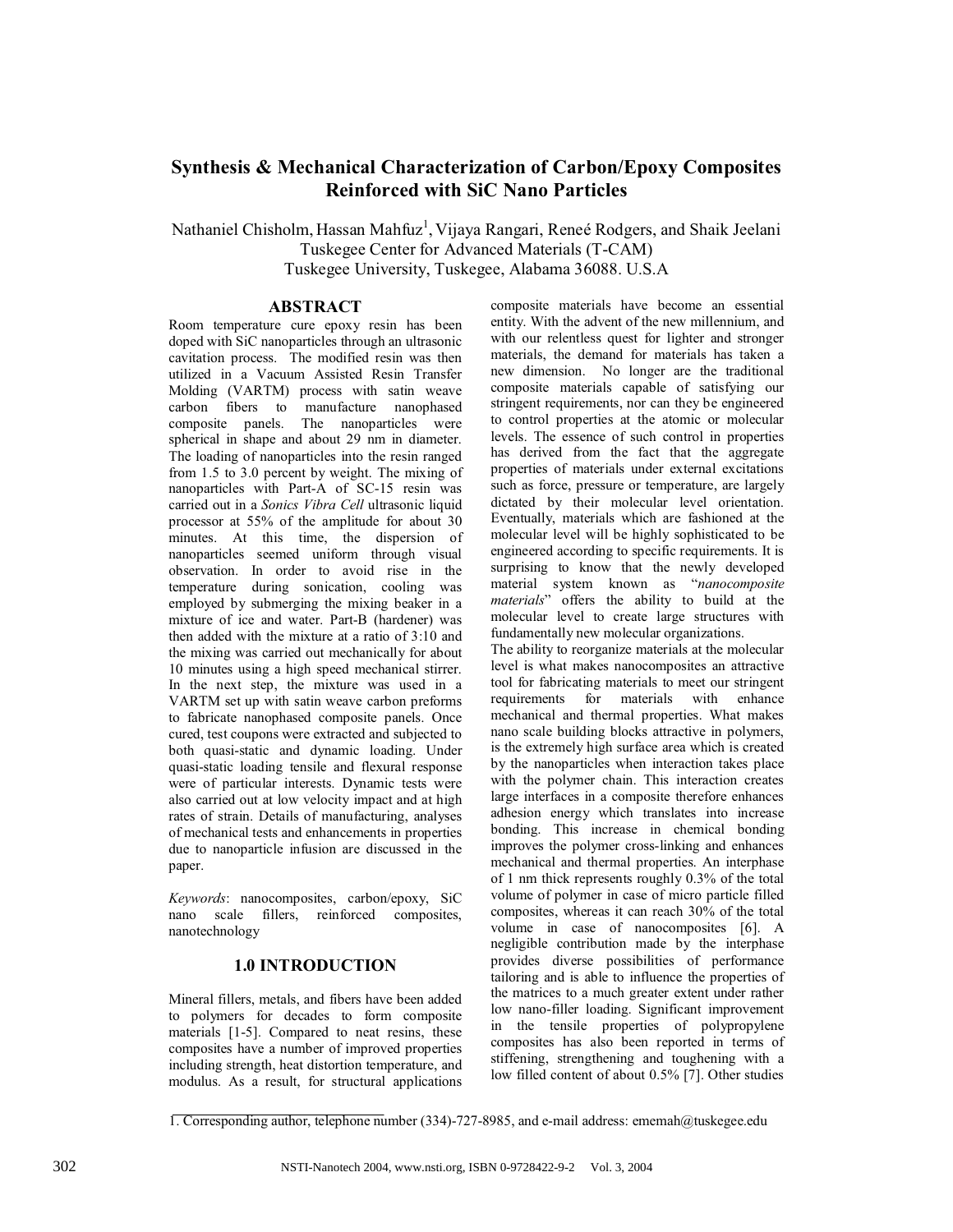have shown that by using silica clay platelet nanofillers in polymers, thermal properties can be improved significantly when compared to conventional filled polymers [8].

While these studies revealed significant findings, in a variety of areas such as tensile modulus, strength, and thermal stability in polymers, the development of nanocomposites which can meet the growing demand for structural applications have been slow. With the understanding of how nano fillers interact with polymers, it is feasible to develop a structural composite fashioned from a nano-phased polymer. In retrospect, the use of nanocrystalline materials provides an excellent means for the development of polymer fibrous composites with both enhanced mechanical and thermal performance. In the present study, epoxy resin has been doped with SiC nanoparticles through an ultrasonic cavitation process. The modified (nano-phased) resin was then utilized in a Vacuum Assisted Resin Transfer Molding (VARTM) process with satin weave carbon fibers to manufacture composite panels. Test coupons were extracted and subjected to various loading conditions. Details of manufacturing and analyses of mechanical tests due to nanoparticle infusion are discussed in the following sections.

#### **1.1 Manufacturing of Nanocomposites**

The fabrication of nanophased carbon/epoxy composites was carried out in three steps. In the first step, spherical SiC nanoparticles of about 29 nm in diameter (manufacturer: MTI Corporation Inc. 2700 Rydin Road, Unit D, Richmond, CA. 94804, USA) were ultrasonically mixed with part-A (mixture of: Diglycidylether of Bisphenl A, 60 to 70%, Aliphatic Diglycidylether, 10 to 20% and epoxy toughner 10 to 20%) of SC-15 epoxy resin (manufacturer: Applied Poleramic, Inc 6166 Egret Court, Benicia, CA. 94510, USA). SC-15 is a two phase toughened epoxy resin system, it cures at room temperature and is extensively used in Vacuum Assisted Resin Transfer Molding (VARTM) processes. The loading of nanoparticles ranged from 1.5 to 3.0 percent by weight of the resin. The mixing was carried out in a *Sonics Vibra Cell* ultrasonic liquid processor (Ti-horn, frequency=20 kHz, intensity= $100W/cm^2$ ) as shown in Fig. 1. The mixing was carried out at 55% of the amplitude for about 30 minutes. At this time, the dispersion of nanoparticles seemed uniform through visual observation. In order to avoid rise in temperature during sonication, cooling was employed by submerging the mixing beaker in a mixture of ice and water. In the next step, Part-B (hardener, cycloaliphatic amine 70 to 90% and polyoxylalkylamine 10 to 30%) was added with



#### **Fig 1. Vibra-cell ultrasonic processing**

the mixture at a ratio of 3:10 and the mixing was carried out mechanically for about 10 minutes using a high speed mechanical stirrer. In the final step, the reaction mixture was used in a VARTM set up [9-11] with satin weave carbon fiber<br>preforms to fabricate Carbon/Epoxy preforms to fabricate Carbon/Epoxy nanocomposite panels as shown in Fig. 2. Test coupons were extracted from each category of panels to conduct various mechanical tests.



**Fig 2. A Typical VARTM Setup**

# **2.0 RESULTS AND DISCUSSION**

### **2.1 Quasi-Static Tests.**

Two types of mechanical tests, namely flexure and tensile, were performed to evaluate the bulk stiffness and strength of each of the material systems on an MTS 8010 tensile testing machine.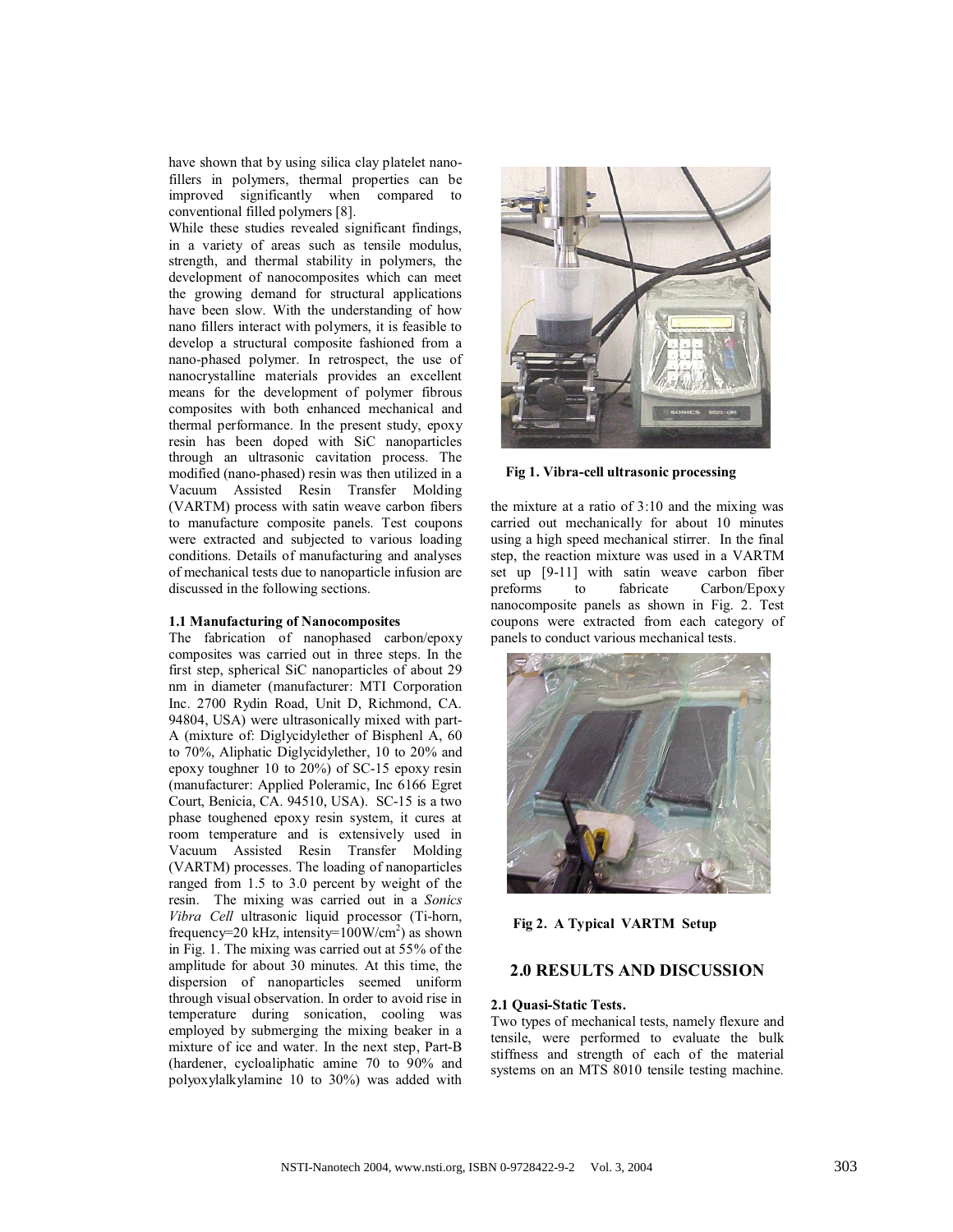A typical stress strain behavior from the flexural test is shown in Fig. 3. It is observed that the system with 1.5% SiC infusion has the highest strength and stiffness among the three systems indicated in Fig. 3. Gain in strength and stiffness



**Fig. 3. Flexural testing of Carbon/Epoxy nanocomposites**

of the 1.5% system is around 30% and 12% respectively over the neat as shown in Table-1. Enhancement in strength by 30% during flexure was somewhat surprising due the fact that previous studies with nanoclays [12, 13] did not show such improvement. It is also shown in Table-1 that if the particle infusion is increased to 3% SiC there is no proportional improvement in properties. Rather, there is a very nominal increase in strength, and a significant reduction in stiffness with the 3% SiC wt system. Similar reflection in properties with somewhat different ratios is observed during tensile tests as shown in Fig.4 and



**Fig 4. Tensile testing of Carbon/Epoxy nanocomposites**

Table-2. It is noted that the enhancement in strength and stiffness is consistent with those shown in Fig. 3. The strain to failure of 1.5% SiC system is seen to be around 2.25% which is almost identical with that of the neat indicated in Fig. 4. Possible reasons for such behavior could be that since the reinforcement is in cloth (satin woven) form it did not contribute much to the elongation, and that the failure was mostly controlled by matrix and delamination related failure modes.

#### **2.2 Dynamic Tests.**

Low velocity impact analysis and high strain rate testing were preformed to determine the dynamic mechanical performance of the nano-phased carbon/epoxy systems compared to the neat composite. For low velocity impact testing, the analysis was performed using a Dynatup 8210. Specimens were cut to a 10.2 cm square with a thickness of 3 mm and tested with a pointed head alloy steel impactor weighing 6.33 kg. An electronic sensor was used to record the displacement of the impactor and the data was relayed to the Dynatup/GRC software for analysis. The potential energy (P.E.) was calculated from a height of 37 cm. The maximum calculated P.E. was 23.0 J for all three material systems. The absorption energy versus time graph is shown in Fig. 5. It is observed that the system with 1.5% SiC



**Fig 5. Low Velocity Impact testing at 37 cm height.**

infusion has the highest energy absorption among the three material systems indicated in Fig. 5. Gain in impact energy of the 1.5% SiC system is around 14.7% over the neat as shown in the graph. It is also seen in Fig. 5 that if the particle infusion is increased to 3% SiC a degrading of properties are observed. When comparing the neat and 1.5% SiC systems to that of the 3.0%, the behavior of the 3.0% SiC system profile shows a rapid decline in the absorption energy rate. It is observed from then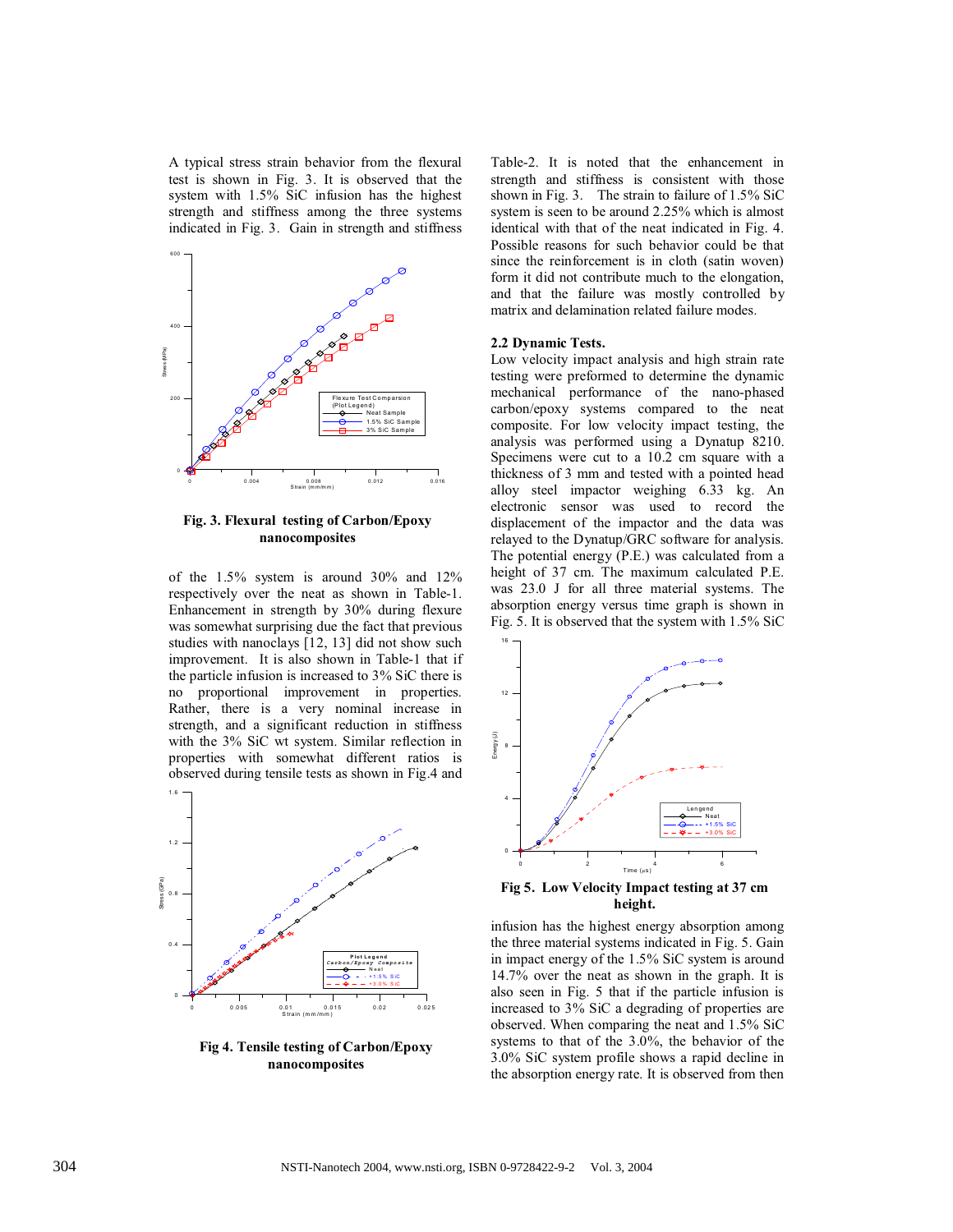Fig. 5 that slope of the 3.0% SiC system is much lower by comparison with the neat and 1.5% SiC material systems. This gives a sharp indication to a material system with lower dynamic modulus. The lower energy absorption rate indicates a weaken matrix which does not transfer load from matrix to fiber effectively.

Split Hokinson's pressure bar (SHPB) was used to evaluate dynamic compression and strain rate. For SHPB testing, three specimens were tested for neat, 1.5%, and 3.0% SiC systems with the dimension of 1.6 cm square and a thickness of 1.27 cm. The corresponding inlet pressure for each material system was 124.1 KPa. The specimens were tested in the transverse direction. The incident pulse ei, reflected pulse er (input) and transmitted pulse et (output) was recorded using CEA-13-240UZ-120 measurements group strain gages. The data was acquired using gagescope software. Both voltage versus time and strain versus time graphs were plotted. VP3 software was used to merge both plots and stress versus strain response was obtained. A typical dynamic compression versus compressive strain is shown in Fig. 6. It is observed that the system with 1.5% SiC



infusion has the highest dynamic compression strength as well as modulus among the three systems indicated in Fig. 6. Improvement in compressive strength is shown to be approximately 40% for the 1.5% SiC system. Compressive modulus is around 10.7% over the neat as shown in Table-3. When comparing the 3.0% SiC system with the neat, once again, a drop is noted for the compressive strength as well as compressive modulus. This was expected because of early indications from low velocity impact testing of the three material systems. By inspection of the 3.0%

SiC material system, the damaged specimens showed multiple areas of delimination within the specimen when compared to the 1.5% SiC and neat material systems. The multiple delimination within the specimen strongly indicates a weakened bond between matrix and fibers. Enhancements also could be seen in the strain rate from the 1.5% SiC when compared to the neat.

### **3.0 SUMMARY AND CONCLUSION**

The following is a summary of the above investigation.

- A low cost but reliable manufacturing procedure has been introduced to fabricate large scale laminated structural composites with a nanophased matrix.
- Nanoparticles loading into the base matrix are found to be optimal around 1.5% by weight to derive maximum gain in the mechanical and<br>thermal properties of the structural properties composites.
- With  $1.5\%$  loading, an average of  $20-30\%$ increase in mechanical properties has been observed both in tension and flexure.
- Impact properties have been seen to improve by 10-14% with l.5% SiC loading.
- Compressive strength and modulus showed significant improvements with the 1.5% SiC loading.
- Nanoparticles loading at higher loads tend to degrade material properties.

## **4.0 ACKNOWLEDGEMENT**

The authors would like to thank the Office of Naval Research (Grant No. 00014-90-J-11995) and the National Science Foundation, (Grant No HRD-976871), for supporting this research.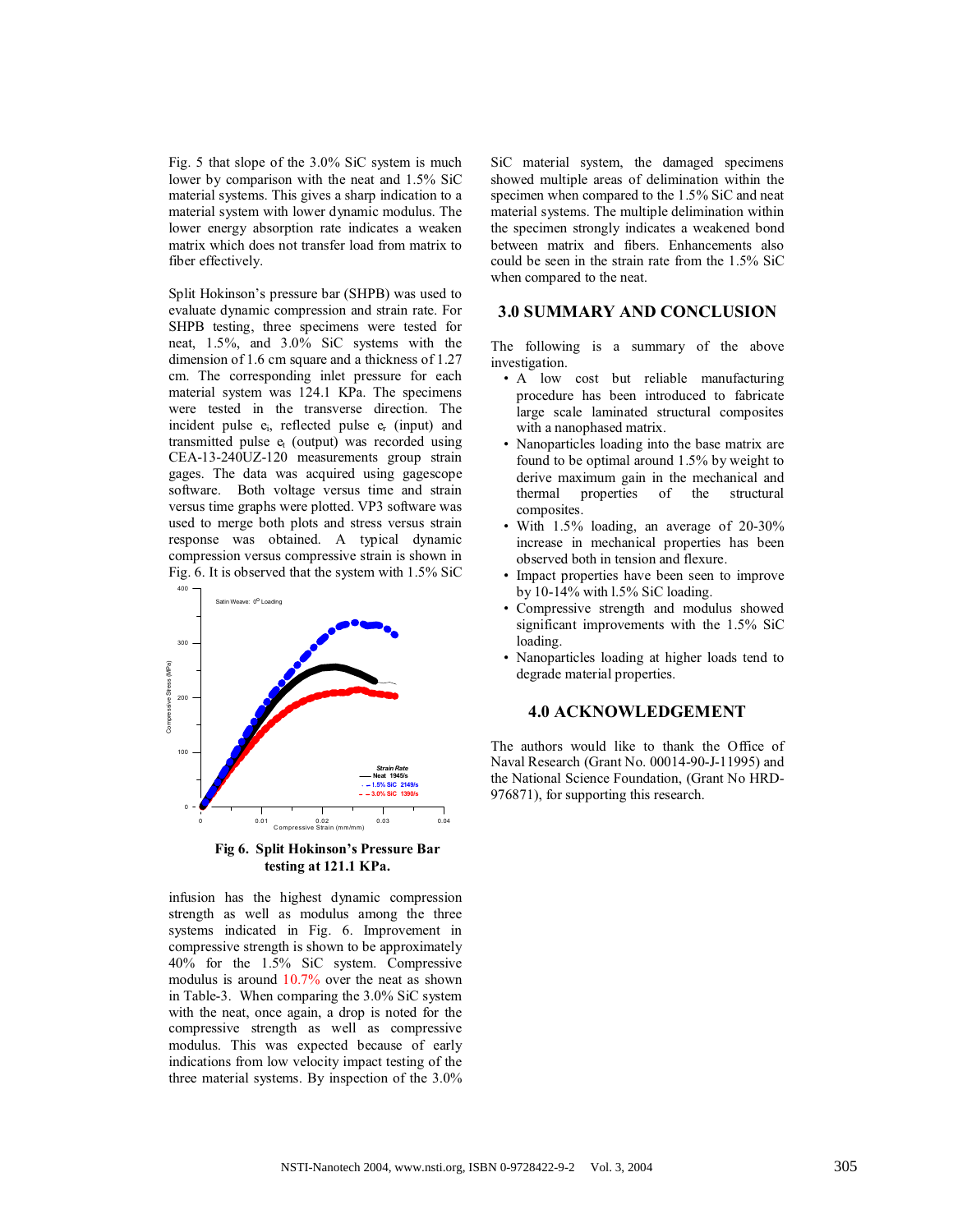# **5.0 Tables**

|  |  |  |  | Table-1 Flexural test data for carbon/epoxy |
|--|--|--|--|---------------------------------------------|
|--|--|--|--|---------------------------------------------|

| <b>Material</b> | Flexural<br><b>Strength</b><br>[MPa]      |       | Gain/Loss<br><b>Strength</b><br>in<br>$\left[ \frac{9}{6} \right]$ | Flexural<br><b>Modulus</b><br>[GPa]  |       | Gain/Loss<br><b>Modulus</b><br>in<br>$\lceil \% \rceil$ |
|-----------------|-------------------------------------------|-------|--------------------------------------------------------------------|--------------------------------------|-------|---------------------------------------------------------|
| Neat            | 334.0<br>390.0<br>395.0<br>390.0<br>400.0 | 381.8 |                                                                    | 45.0<br>46.0<br>39.0<br>44.0<br>54.0 | 45.60 |                                                         |
| $+1.5\%$ SiC    | 550.5<br>505.0<br>525.0<br>556.0<br>520.0 | 531.3 | $+39.2$                                                            | 50.3<br>51.0<br>47.0<br>59.0<br>49.0 | 51.26 | $+12.4$                                                 |
| $+3.0\%$ SiC    | 424.1<br>390.0<br>395.0<br>390.0<br>400.0 | 399.8 | $+4.7$                                                             | 37.5<br>36.0<br>39.0<br>41.0<br>37.0 | 38.10 | $-16.4$                                                 |

**Table- 2** Tensile test data for carbon/epoxy

| <b>Material</b> | <b>Tensile</b><br>Strength<br>[GPa] |      | Gain/Loss<br>Strength<br>in<br>[%] | <b>Tensile</b><br><b>Modulus</b><br>[GPa] |      | Gain/Loss<br><b>Modulus</b><br>in<br>[%] |
|-----------------|-------------------------------------|------|------------------------------------|-------------------------------------------|------|------------------------------------------|
| Neat            | 1.196                               | 1.19 |                                    | 50.1                                      | 50.1 |                                          |
|                 | 1.192                               |      |                                    | 51.5                                      |      |                                          |
|                 | 1.193                               |      |                                    | 39.0                                      |      |                                          |
|                 | 1.194                               |      |                                    | 53.9                                      |      |                                          |
|                 | 1.194                               |      |                                    | 55.9                                      |      |                                          |
| $+1.5\%$ SiC    | 1.330                               | 1.33 | $+11.6$                            | 63.2                                      | 61.8 | $+23.5$                                  |
|                 | 1.430                               |      |                                    | 59.5                                      |      |                                          |
|                 | 1.320                               |      |                                    | 61.9                                      |      |                                          |
|                 | 1.290                               |      |                                    | 62.8                                      |      |                                          |
|                 | 1.290                               |      |                                    | 61.8                                      |      |                                          |
| $+3.0\%$ SiC    | 0.500                               | 0.48 | $-53.9$                            | 53.1                                      | 54.0 | $+6.3$                                   |
|                 | 0.500                               |      |                                    | 51.3                                      |      |                                          |
|                 | 0.450                               |      |                                    | 61.0                                      |      |                                          |
|                 | 0.380                               |      |                                    | 50.4                                      |      |                                          |
|                 | 0.550                               |      |                                    | 54.0                                      |      |                                          |
|                 |                                     |      |                                    |                                           |      |                                          |